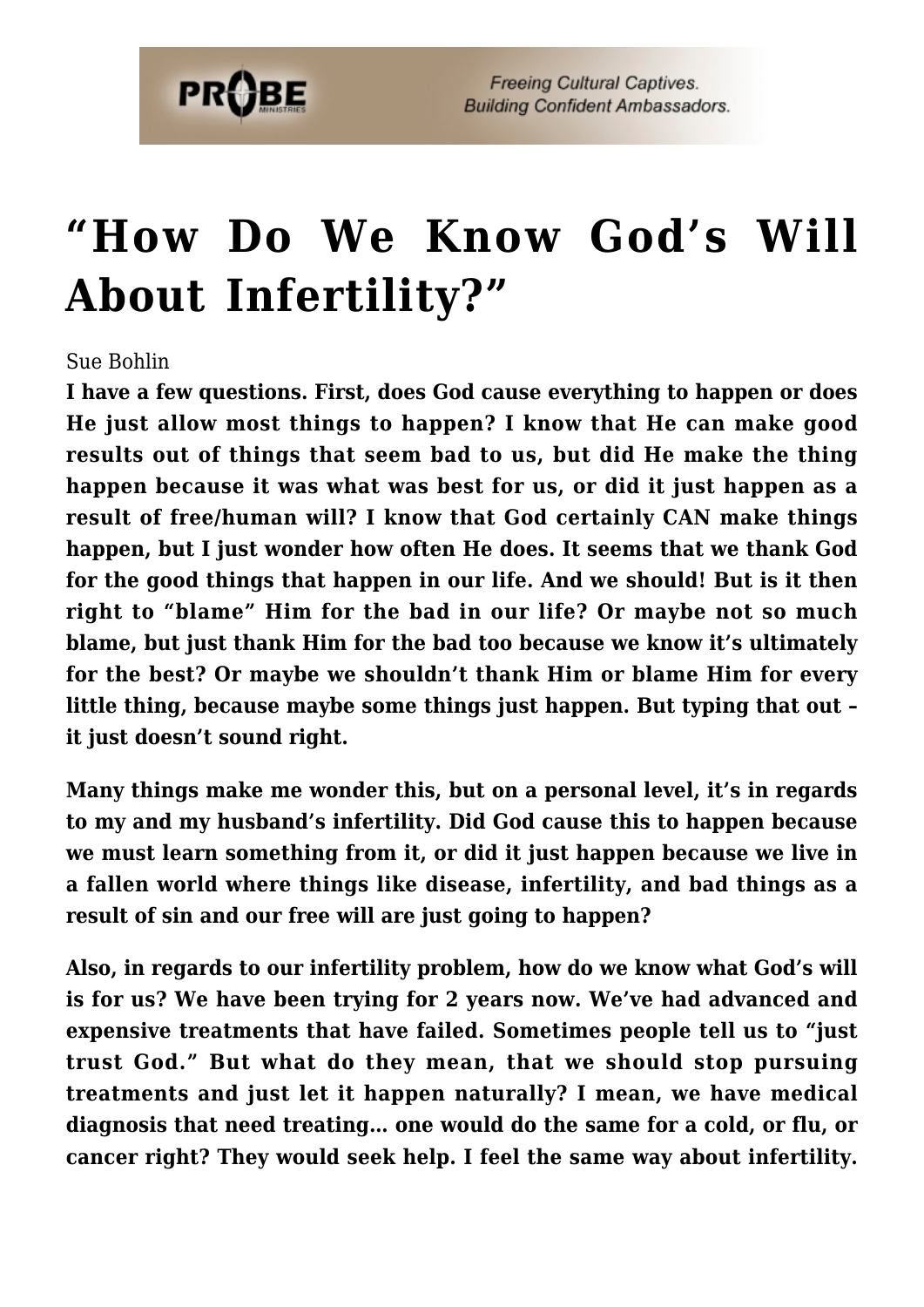

**Do you have an opinion on that? Now, maybe by saying "Just trust God," they mean not to worry so much. And that I can understand. I know that God has a plan and that it will be perfect for us. So I do need to not worry so much. It's just a very emotional issue!**

**But as far as knowing God's will…. I mean, I just wish I knew if His will for us was to never be parents, or to adopt, or to keep trying for a biological child. We pray for guidance, but it's hard to tell if we're "hearing" God or just doing what we want to do. If I ask God to "speak" to me, will He always? How will I know it is God rather than just myself telling myself, "it's a sign?" Does that makes sense?**

**Oh, and I don't know what your thoughts are on fertility treatments. We have done in vitro fertilization but we do not believe in destroying any embryos. We also only put in as many as we'd be willing to carry and froze the rest to use in another cycle. We would never do selective reduction or kill an embryo. So I hope if you have time to reply, that you don't automatically say that we should stop fertility treatments because they are immoral… unless you think they are for another reason that I have not mentioned and that you might enlighten me with.**

Thanks for your trust in us to help you think through these important issues.

*I have a few questions. First, does God cause everything to happen or does He just allow most things to happen?*

Ultimately, I think it's really a matter of semantics because of the biblical teaching that God is sovereign. Bottom line is, nothing happens to us without His permission, so whether He proactively caused it to happen or He allowed it to happen, it still has His fingerprints all over it and He has a purpose in it before it ever reaches us to begin with.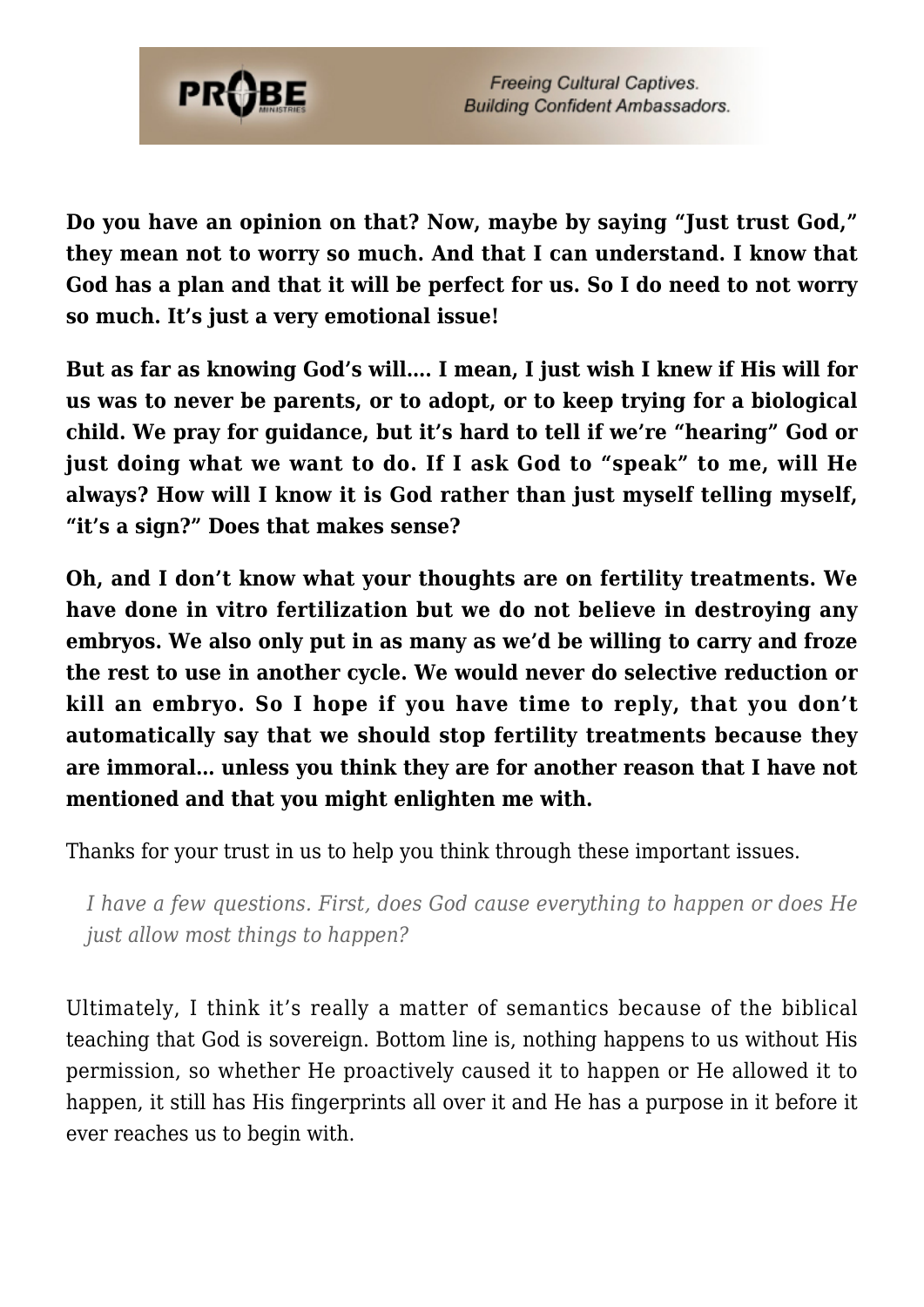

**Freeing Cultural Captives. Building Confident Ambassadors.** 

*I know that He can make good results out of things that seem bad to us, but did He make the thing happen because it was what was best for us, or did it just happen as a result of free/human will? I know that God certainly CAN make things happen, but I just wonder how often He does.*

"Just happening" sounds a lot like "accident" or "coincidence." And in a universe where God is sovereign, there are no accidents. Nothing "just happens" apart from His permission. God is big enough to use both things He directly sends to us, as well as indirectly such as through people's choices, to accomplish His purposes. The "how often" part is a shrouded mystery that He doesn't let us in on. There's no way to know that, only to speculate.

*It seems that we thank God for the good things that happen in our life. And we should! But is it then right to "blame" Him for the bad in our life? Or maybe not so much blame, but just thank Him for the bad too because we know it's ultimately for the best? Or maybe we shouldn't thank Him or blame Him for every little thing, because maybe some things just happen. But typing that out – it just doesn't sound right.*

Absolutely! And that's why God calls us to always give thanks for everything (Eph. 3:20). From our very limited perspective, we don't always know the difference between the good things that happen in our lives, and the bad things. The biggest example of that is the horror and pain the disciples experienced when Jesus died, which devastated them because they thought it was a bad thing, but it was the very best thing that ever happened-until right around the corner, an even better "best thing" happened, when Jesus was raised from the dead. When we give thanks for what feels like a bad thing, we are relinquishing it into God's hand and affirming our trust in His goodness and His sovereignty. (By the way, this is one of the major lessons God has taught in my Christian walk. I invite you to read my story, which I call "How to Handle the Things You Hate But Can't Change" here: [www.probe.org/how-to-handle-the-things-you-hate-but-cant-change/](https://www.probe.org/how-to-handle-the-things-you-hate-but-cant-change/))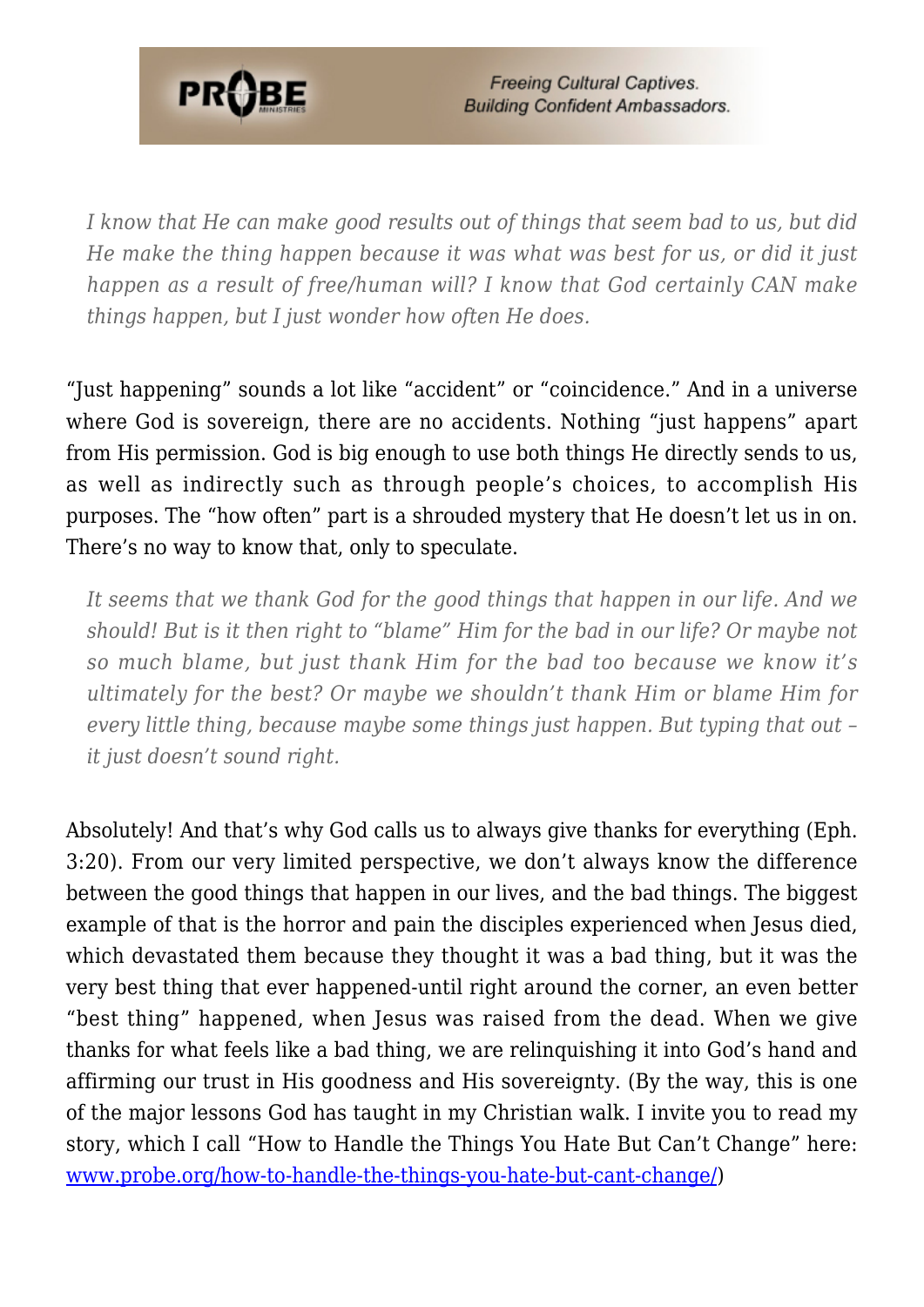

**Freeing Cultural Captives. Building Confident Ambassadors.** 

*Many things make me wonder this, but on a personal level, it's in regards to my and my husband's infertility. Did God cause this to happen because we must learn something from it, or did it just happen because we live in a fallen world where things like disease, infertility, and bad things as a result of sin and our free will are just going to happen?*

Unfortunately, God often doesn't let us know the "why" of our trials. But when you consider that He calls us to honor him in the midst of our suffering (1 Peter 2), then the reason behind them doesn't matter as much as our response to them.

*Also, in regards to our infertility problem, how do we know what God's will is for us? We have been trying for 2 years now. We've had advanced and expensive treatments that have failed. Sometimes people tell us to "just trust God." But what do they mean, that we should stop pursuing treatments and just let it happen naturally? I mean, we have medical diagnosis that need treating… one would do the same for a cold, or flu, or cancer right? They would seek help. I feel the same way about infertility. Do you have an opinion on that? Now, maybe by saying "Just trust God," they mean not to worry so much. And that I can understand. I know that God has a plan and that it will be perfect for us. So I do need to not worry so much. It's just a very emotional issue!*

Yes, I think that God's command to Adam and Eve to exercise dominion over the earth was the overarching principle that resulted in modern science. So, if there's something that can correct infertility, it makes sense to do what we can (and what we can afford, while still remaining good stewards of the money God has put in our hands). Of course this is an emotional issue for you. . . it's much more than just a command to "be fruitful and multiply," it's also the desire of your heart which God put there as an element of your femininity and your husband's masculinity!

*But as far as knowing God's will…. I mean, I just wish I knew if His will for us*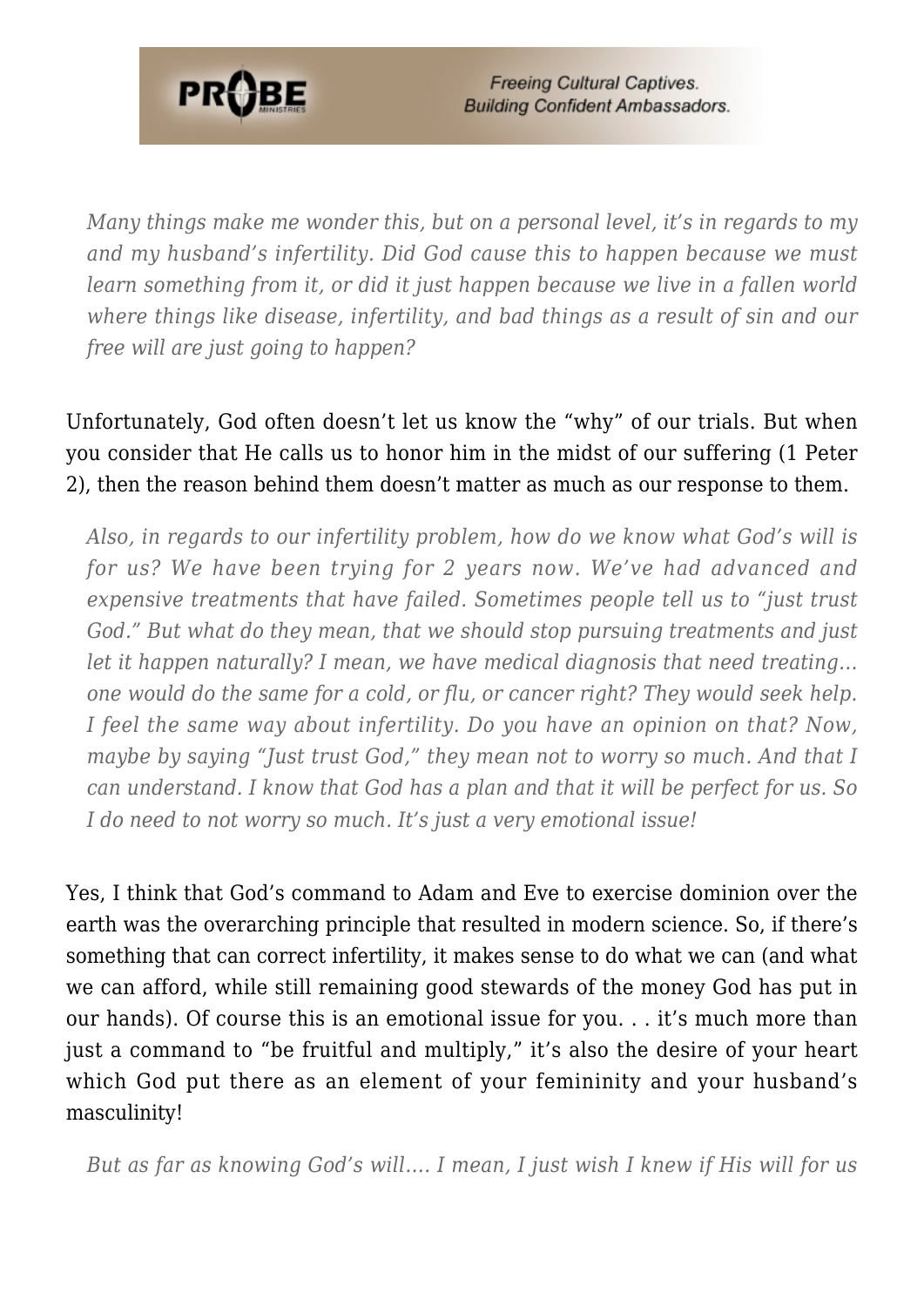

**Freeing Cultural Captives. Building Confident Ambassadors.** 

*was to never be parents, or to adopt, or to keep trying for a biological child. We pray for guidance, but it's hard to tell if we're "hearing" God or just doing what we want to do. If I ask God to "speak" to me, will He always? How will I know it is God rather than just myself telling myself, "it's a sign?" Does that makes sense?*

Boy, it's hard when we're trying to discern God's leading, isn't it?

Here's one way to look at it: God will not open a door that violates His will for you. Which is how fertility clinics can put all the right chemicals in a Petri dish, add eggs and sperm. . . . and the stuff just sits there and no baby is made. Only God can create life. (And yes, we can theoretically force a clone, but we can't control whether or not a healthy baby makes it to full-term delivery.) Which is why you have to go with the biblical principles, which are to be fruitful and multiply. If you try in vitro and God doesn't bless it, He is speaking His will to you. You can try to adopt and if God doesn't allow an adoption to go through, He is speaking His will to you.

I think the best route is to commit your desire for children to the Lord, ask Him to guide you, and then move forward, trusting Him to take care of the details. If you have submitted yourselves to the Lord about this issue, then you can rest in Him and in His love for you that He will be faithful to lead you. (My guess is, that describes how you've been living already. . .??)

I do think that often, God leads us through His peace (consider Col. 3:15, "Let the peace of Christ rule [act as umpire] in your heart. . .") or the lack of it. I often counsel people, "Go to where the peace is." After praying much about it, you probably don't have any peace about the idea of never being parents, for example, which would constitute direction to continue to seek His ways of getting His children into your family, whether by adoption or biology.

*Oh, and I don't know what your thoughts are on fertility treatments. We have*